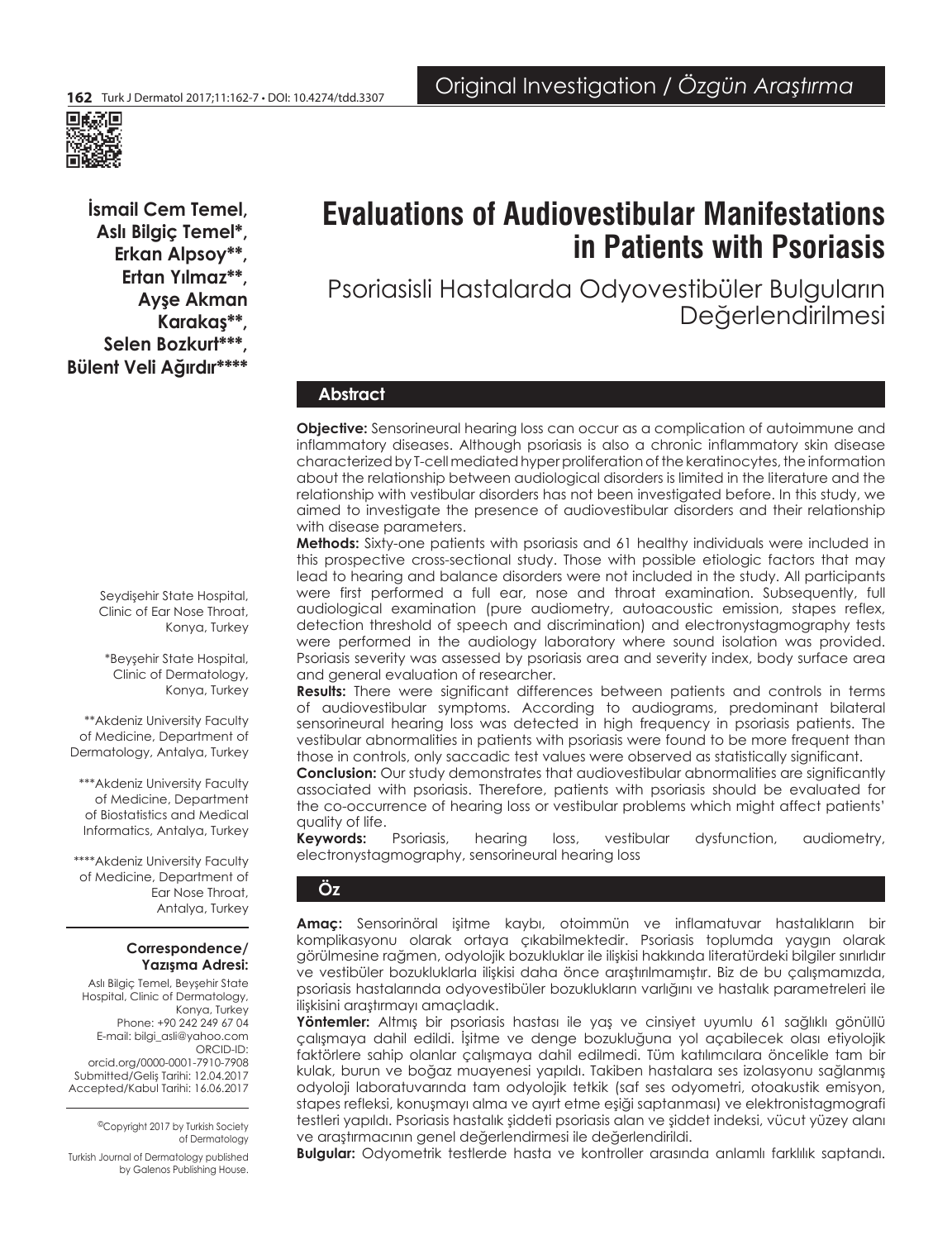Odyogramda kontrollere göre psoriasis hastalarında yüksek frekanslarda baskın bilateral sensörinöral işitme kaybı saptandı. Psoriasis hastalarında vestibüler testler kontrollere göre daha sık anormal saptandı, sadece sakkadik test değerleri arasında istatistiksel anlamlı olarak farklılık gözlendi.

**Sonuç:** Çalışmamızda psoriasis ile odyovestibüler sistem bozuklukları arasında anlamlı birliktelik saptandı. Bu nedenle, hastaların yaşam kalitesini etkileyebilen işitme kaybı ve vestibüler bozukluklar açısından psoriasis hastalarının kontrolü gereklidir.

**Anahtar kelimeler:** Psoriasis, işitme bozuklukları, vestibüler bozukluklar, odyometri, elektronistagmografi, sensörinöral işitme kaybı

# **Introduction**

The inner ear is an important target of autoimmune and inflammatory attacks. Sensorineural hearing loss (SNHL) may occur as a complication of autoimmune and inflammatory diseases (1-3). Psoriasis is also an inflammatory skin disease characterized by T-cell mediated hyper proliferation of the keratinocytes (4). However, it has also recently been recognized as a chronic multisystem disease of variable course with inflammatory process, as with other rheumatologic inflammatory diseases. Hearing loss has been witnessed in variable rheumatologic diseases. Although psoriasis is a common disease, affecting approximately 2% of the general population, little is known about its effects on audiovestibular functions. The relation between psoriasis and SNHL has previously been examined in three studies (5-7). With the exception of Karabulut et al. (6), all studies demonstrated that aerial and bone-conduction threshold values in all frequencies were higher in patients with psoriasis. The only statistical significance between hearing loss and disease severity was found in the study of Güvenç et al. (5). None of these studies investigated the relationship between vestibular functions and psoriasis.

**Contract Contract** 

The aim of this study was to investigate the vestibular function in addition to the audiological functions and to identify the probable factors influencing audiovestibular functions in psoriasis patients.

# **Materials and Methods**

A preliminary estimate of sample size for detecting the clinical difference of audiological impairment prevalence in psoriasis and in general population with effect size d=0.4, for which a study with a type 1 error of 0.05 and a type 2 error of 0.2 would require approximately 61 patients per group with two-sided significance testing. Consequently, 61 consecutive psoriasis patients, who were admitted to our psoriasis outpatient clinic between October 2015 and December 2015, and 61 consecutive healthy volunteers without a history of inflammatory rheumatic disease, were included in the study. Informed consent was obtained from all cases and controls. This study was approved by the Ethics Committee of the Faculty of Medicine of Akdeniz University (ethic commitee approval no: 70904504/71-11.02.2015).

The diagnosis of psoriasis was done according to clinical and histopathological findings. The demographic and clinical data of the patients, including disease severity, duration of the disorder, and previous therapies, were recorded. Psoriasis disease severity was evaluated either by Psoriasis Area and Severity Index (PASI) and body surface area (BSA), or investigator's global assessment (IGA) (8,9). IGA was used especially for palmoplantar plaque, palmoplantar pustular or inverse psoriasis in which PASI or BSA evaluation are inappropriate (10).

During the period of recruitment, patients with psoriasis and the control subjects were questioned about any history of previous audiovestibular disturbances, cranial trauma, exposure to noise, ear infection, metabolic disease, renal failure, ototoxic drug use, and familial history of hearing impairment. Those with a known cause, such as trauma, Meniere disease, other audiovestibular disorders, ear surgery, previous history of cardiovascular diseases, cerebrovascular complications, infections involving the inner ear, syphilis, barotrauma, acoustic schwannoma, or those in treatment with ototoxic drugs were excluded from the study. Participants who had severe cervical problems were excluded due to the inability to perform vestibular assessment.

All individuals were asked whether they had experienced hearing loss, vertigo, tinnitus, dizziness, or disequilibrium symptoms at the time of our study. All participants underwent complete ear, nose, and throat examination, including pneumatic otoscopy and automicroscopic examinations, as well as the following audiological tests: pure-tone audiometric test (0.25-1, 2-6 Hz) in a sound-isolated audiology laboratory, both aerial and bone conduction stimulus, and speech reception threshold (SRT) in terms of decibel hearing level. A speech discrimination test, tympanometry, and stapedius reflex threshold were also performed.

All participants were asked to perform electronystagmography (ENG). Only 30 patients and 30 control subjects agreed to participate due to the time-consuming nature of ENG tests. In ENG testing, spontaneous nystagmus, gazeevoked nystagmus, oculographic tests (saccades; slow, smooth pursuit evaluation; and optokinetic stimulus) were completed, and positional nystagmus in supine, lying on the right, lying on the left, and cervical hyperextension positions (head hanging) were performed. After this, the cephalic rotational test in the supine position and the Dix-Hallpike test were administered. Finally, a bi-thermal water caloric test was performed.

Since the primary purpose of the vestibular apparatus is to control eye movements, the movements of the eyes used to examine the activity of the vestibular end-organs and their central vestibulo-ocular pathways (11). Oculographic tests and positional tests were performed with ENG device. In ENG testing, eye movements are recorded to analyze the vestibulo-ocular reflex as well as the saccadic, pursuit, optokinetic, and fixation visual systems. Electro-oculography,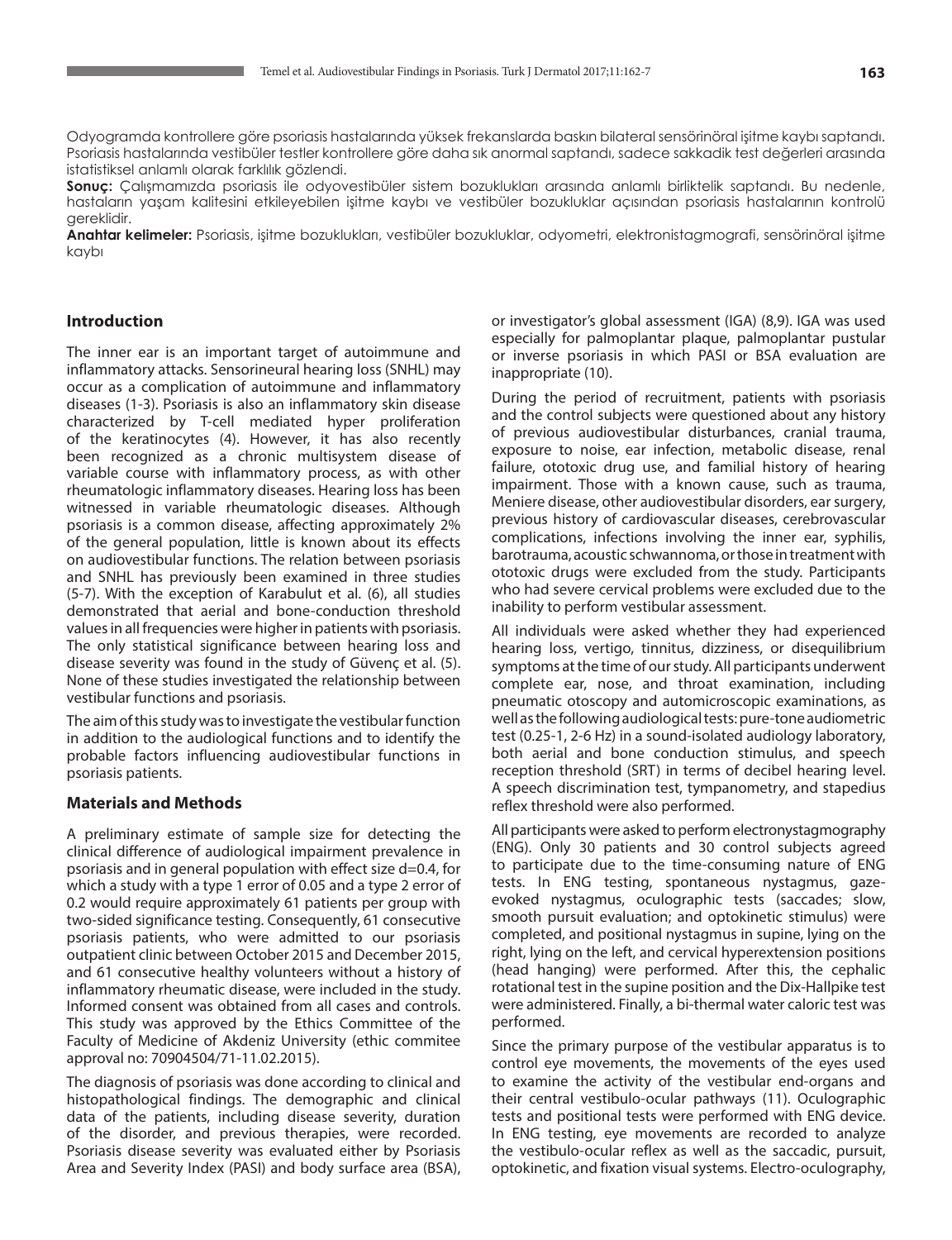employed in ENG, measures changes in the corneal-retinal potential via electrodes placed around the inner and outer canthi of the eyes to determine amplitude and velocity of the eye movements. Because of these oculographic tests nonvestibular eye movements, abnormalities would suggest vertigo of central origin (11).

The smooth pursuit test evaluates the ability to track a moving object with smooth eye movements and head still. Smooth pursuit is the most sensitive of the oculomotor tests but provides poor lesion site localization within the multiple pathways involved in pursuit generation. Abnormalities with pursuit are typically taken as an indication of possible vestibulo-cerebellar region involvement, the final common portion of the multiple pathways for pursuit production (12,13).

Saccade testing evaluates rapid movement of the eye used to place an object of interest on the most sensitive portion of the retina, the fovea. Saccade testing is not as sensitive as pursuit but when tested with different paradigms can provide for differentiating information concerning brainstem versus posterior cerebellar vermis involvement. Suggestions for possible frontal or parietal lobe involvement can also be obtained from saccade testing (13).

Optokinetic stimulation measures jerk nystagmus eye movements created by repeated objects moving across the subject's visual field and filling at least 80% of the visual field. Optokinetic stimulation is the least sensitive, probably owing to the combination of both smooth pursuit and saccade systems, allowing the optokinetic nystagmus to be generated by a combination of foveal and peripheral retinal stimulation. At present, it serves best as a cross-check with significant abnormalities seen during pursuit or saccade testing (13).

Irrigation of the external auditory canal with 30 °C cool and 44 °C warm water (caloric testing) can be used to identify any disturbance of peripheral vestibular function (horizontal canal) (13).

# **Statistical Analysis**

Statistical analysis was performed using PASW Statistics 20 (IBM Corp. Released 2011. Armonk, NY: IBM Corp.). PASW 20 (SPSS/IBM, Chicago, IL, USA). Continuous variables are presented as mean  $\pm$  standard deviation, while categorical variables are given as percentages (%). The Kolmogorov-Smirnov test was used to verify the normality of the distribution of continuous variables. Statistical analysis of clinical data between the two groups consisted of unpaired t-tests for parametric data and Mann-Whitney U test analysis for nonparametric data, while the chi-square/Fisher's exact test were used for categorical variables. Differences were considered statistically significant when the probability value (p) was less than 0.05.

# **Results**

Most of the patients with psoriasis were men (55.7%). The mean age of the patients at the time of our study was 47.20±16.40. The duration of the disease ranged from 2 to 540 months, with a mean of 125.79±131.53 months. There were no significant differences in terms of age and sex between the psoriasis patients and the healthy control subjects.

Demographic and clinical findings of the patients and control subjects are shown in Table 1.

There were significant differences between the patients and control subjects in terms of audiovestibular symptoms. The values of the audiometric tests (pure-tone average, SRT, speech discrimination) yielded significant differences between patients and controls. All auditory differences are shown in Table 2.

The mean bone conduction and air conduction hearing thresholds were higher for all frequencies in the patients than in the control subjects (Table 3). The audiogram revealed a bilateral and symmetrical SNHL with predominant pattern of high frequency SNHL in patients with psoriasis compared to the control subjects (Table 3, 4).

Patients with psoriasis showed abnormal vestibular tests more commonly than the control subjects, while the values of the saccadic test yielded significant differences (Table 5).

No significant association was found between the presence of audiovestibular abnormalities and duration or severity of the disease (in terms of PASI, BSA, IGA). Additionally, there was no association between audiovestibular abnormalities

| Table 1. Demographic, clinical, and laboratory findings |  |  |  |
|---------------------------------------------------------|--|--|--|
| of patients with psoriasis and control subjects         |  |  |  |
|                                                         |  |  |  |

|                                                                                             | Patients,<br>$n=61$ | Controls,<br>$n=61$ | $\mathbf{p}$ |
|---------------------------------------------------------------------------------------------|---------------------|---------------------|--------------|
| Female/male                                                                                 | 27/34               | 37/24               | 0.070        |
| Mean age (years $\pm$ SD)                                                                   | $47.20 \pm 16.40$   | $46.15 \pm 14.90$   | 0.056        |
| <b>BMI</b>                                                                                  | $28.66 \pm 5.68$    | $24.58 + 6.57$      | 0.001        |
| Patterns of psoriasis                                                                       |                     |                     |              |
| Plaque                                                                                      | 43 (59.0%)          |                     |              |
| Guttate                                                                                     | $8(13.1\%)$         |                     |              |
| Inverse                                                                                     | $4(6.4\%)$          |                     |              |
| Erythrodermic                                                                               | $2(3.2\%)$          |                     |              |
| Palmoplantar plaque                                                                         | 13 (21.2%)          |                     |              |
| Mean disease duration                                                                       | $125.7 \pm 131.5$   |                     |              |
| $(months \pm SD)$                                                                           |                     |                     |              |
| <b>PASI</b>                                                                                 | $4.07 + 7.91$       |                     |              |
| <b>BSA</b>                                                                                  | $7.40 \pm 18.33$    |                     |              |
| Concomitant psoriatic                                                                       | $4(6.6\%)$          |                     |              |
| arthritis                                                                                   |                     |                     |              |
| Nail psoriasis                                                                              | $22(36.1\%)$        |                     |              |
| <b>Treatments</b>                                                                           |                     |                     |              |
| Methotrexate                                                                                | 19 (32.1%)          |                     |              |
| Cyclosporine                                                                                | 15 (24.5%)          |                     |              |
| Topical treatments                                                                          | 8 (13.1%)           |                     |              |
| Acitretin                                                                                   | $8(13.1\%)$         |                     |              |
| <b>UVB</b>                                                                                  | $4(6.4\%)$          |                     |              |
| Adalimumab                                                                                  | $4(6.4\%)$          |                     |              |
| Ustekinumab                                                                                 | $2(3.2\%)$          |                     |              |
| No treatment                                                                                | $6(9.8\%)$          |                     |              |
| Mean duration of psoriasis                                                                  | $4.87 + 5.76$       |                     |              |
| treatment (months $\pm$ SD)                                                                 |                     |                     |              |
| BMI: Body mass index, PASI: Psoriasis area and severity index, BSA: Body surface area, UVB: |                     |                     |              |
| Ultraviole B, SD: Standard deviation                                                        |                     |                     |              |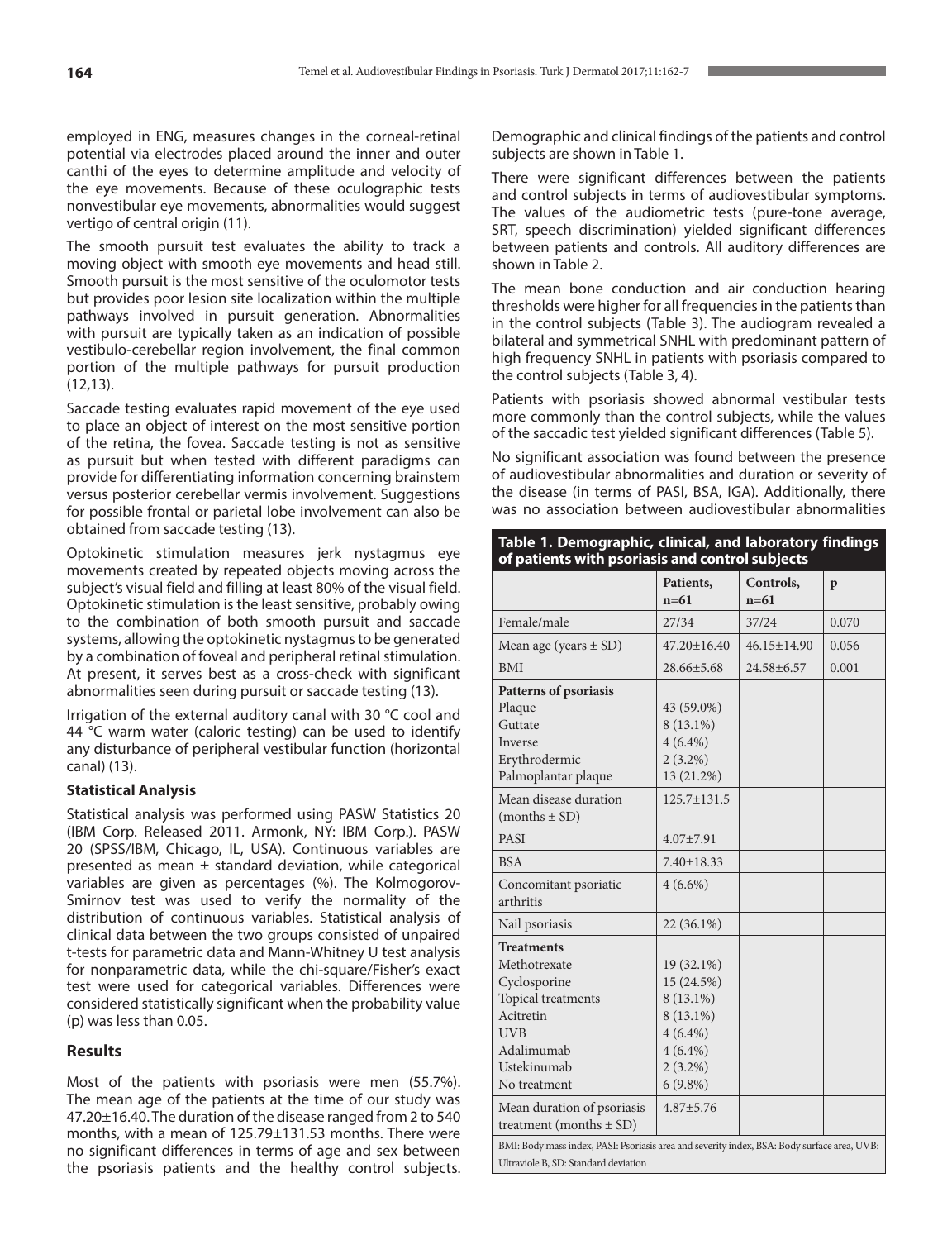| ×<br>I<br>$\sim$ | I<br>$\sim$ |
|------------------|-------------|
|                  |             |

| Table 2. Auditory differences between patients with<br>psoriasis and controls                |                         |                         |              |
|----------------------------------------------------------------------------------------------|-------------------------|-------------------------|--------------|
|                                                                                              | Patients,<br>$n=61$ (%) | Controls,<br>$n=61$ (%) | $\mathbf{p}$ |
| Individuals with abnormal                                                                    |                         |                         |              |
| audiovestibular symptoms                                                                     |                         |                         |              |
| Hearing loss                                                                                 | 28 (45.9)               | 5(8.2)                  | 0.001        |
| <b>Tinnitus</b>                                                                              | 18 (29.5)               | 3(4.9)                  | 0.001        |
| Vertigo                                                                                      | 19(31.1)                | 2(3.3)                  | 0.001        |
| <b>Dizziness</b>                                                                             | 12(19.7)                | 2(3.3)                  | 0.005        |
| Dysequilibrium                                                                               | 17(27.9)                | 2(3.3)                  | 0.001        |
| Abnormal tympanogram                                                                         | 10(16.3)                | 0(0.0)                  | 0.001        |
| Absence of stapedial reflex                                                                  | 6(9.8)                  | 1(1.6)                  | 0.114        |
| PTA 0.25-1 kHz                                                                               |                         |                         |              |
| Right ear                                                                                    | $17.30 \pm 7.58$        | 14.87±2.07              | 0.713        |
| Left ear                                                                                     | 16.98±7.59              | $14.99 \pm 2.35$        | 0.536        |
| <b>PTA 2-6 kHz</b>                                                                           |                         |                         |              |
| Right ear                                                                                    | 25.69±15.57             | 17.56±7.93              | 0.004        |
| Left ear                                                                                     | 26.20±15.72             | $18.19 \pm 9.60$        | 0.002        |
| SRT, dB                                                                                      |                         |                         |              |
| Right ear                                                                                    | $20.08 + 8.68$          | $16.23 \pm 2.84$        | 0.011        |
| Left ear                                                                                     | $20.25 \pm 10.22$       | $16.23 \pm 2.84$        | 0.029        |
| SDT, %                                                                                       |                         |                         |              |
| Right ear                                                                                    | 93.02±9.31              | $97.57 + 3.45$          | 0.012        |
| Left ear                                                                                     | 92.80±9.91              | 97.31±4.05              | 0.011        |
| PTA: Pure tone average, SRT: Speech reception treshold, SDT: Speech discrimination test, dB: |                         |                         |              |
| Decibel                                                                                      |                         |                         |              |

**Table 3. Mean hearing thresholds for airway according to frequency**

|                  | Patients $(dB \pm ss)$ | Controls $(dB \pm ss)$ | p     |
|------------------|------------------------|------------------------|-------|
| <b>Right</b> ear |                        |                        |       |
| $250$ Hz         | $21.72 \pm 7.01$       | $19.92 \pm 2.50$       | 0.324 |
| 500 Hz           | $18.36 \pm 7.89$       | $15.57 \pm 1.85$       | 0.096 |
| 1000 Hz          | $19.59 \pm 8.72$       | $16.39 \pm 2.76$       | 0.107 |
| $2000$ Hz        | $21.31 \pm 13.69$      | $14.75 \pm 6.86$       | 0.015 |
| $4000$ Hz        | $29.34 \pm 19.42$      | $19.02 \pm 10.32$      | 0.004 |
| $6000$ Hz        | $38.61 \pm 22.71$      | $26.89 \pm 13.27$      | 0.004 |
| Left ear         |                        |                        |       |
| $250$ Hz         | $21.15 \pm 6.48$       | $20.00 \pm 2.74$       | 0.901 |
| 500 Hz           | $18.20 \pm 8.32$       | $15.98 \pm 2.20$       | 0.527 |
| 1000 Hz          | $19.51 \pm 10.40$      | $16.48 \pm 3.07$       | 0.336 |
| 2000 Hz          | 21.89±14.98            | $15.82 \pm 7.76$       | 0.020 |
| 4000 Hz          | $30.57 \pm 21.35$      | $18.52 \pm 11.49$      | 0.001 |
| 6000 Hz          | $41.31 \pm 23.09$      | $29.59 \pm 15.82$      | 0.004 |
| dB: Decibel      |                        |                        |       |

and patterns of psoriasis, concomitant psoriatic arthritis, nail disease or use of anti-psoriatic drugs.

# **Discussion**

Our study revealed significant differences between patients and control subjects in terms of audiovestibular symptoms and the values of audiometric tests. The mean bone conduction and aerial conduction hearing thresholds were higher

| Table 4. Mean hearing thresholds for boneway according<br>to frequency |                        |                        |              |
|------------------------------------------------------------------------|------------------------|------------------------|--------------|
|                                                                        | Patients $(dB \pm ss)$ | Controls $(dB \pm ss)$ | $\mathbf{p}$ |
| Right ear                                                              |                        |                        |              |
| 500 Hz                                                                 | $14.34 \pm 7.98$       | $12.30 \pm 2.67$       | 0.581        |
| 1000 Hz                                                                | $15.08 \pm 8.78$       | $12.62 \pm 3.94$       | 0.445        |
| 2000 Hz                                                                | $18.93 \pm 12.72$      | $12.70 \pm 6.56$       | 0.007        |
| $4000$ Hz                                                              | $24.34 \pm 16.49$      | $17.13 \pm 9.72$       | 0.031        |
| Left ear                                                               |                        |                        |              |
| 500 Hz                                                                 | $13.93 \pm 7.02$       | $12.54 \pm 3.49$       | 0.479        |
| 1000 Hz                                                                | $14.75 \pm 10.47$      | $12.46 \pm 3.72$       | 0.802        |
| 2000 Hz                                                                | $17.46 \pm 12.83$      | $13.28 \pm 7.12$       | 0.096        |
| $4000$ Hz                                                              | $24.84 \pm 17.30$      | 16.89±11.77            | 0.007        |
| dB: Decibel                                                            |                        |                        |              |

#### **Table 5. Oculographic and vestibular test results of psoriasis patients and controls**

|                            | Patients,<br>$n=30(%)$ | Controls,<br>$n=30(%)$ | p     |
|----------------------------|------------------------|------------------------|-------|
| Abnormal vestibular test   |                        |                        |       |
| Spontaneous nystagmus      | 0(0.0)                 | 0(0.0)                 | 0.999 |
| Gaze nystagmus             | 0(0.0)                 | 0(0.0)                 | 0.999 |
| Positional nystagmus       | 4(13.3)                | 1(3.3)                 | 0.353 |
| Dix-Hallpike test          | 1(3.3)                 | 1(3.3)                 | 0.999 |
| Abnormal caloric test      | 4(13.3)                | 1(3.3)                 | 0.353 |
| Abnormal oculographic test |                        |                        |       |
| Smooth pursuit test        | 23(76.7)               | 16(53.3)               | 0.058 |
| Saccadic test              | 16(53.3)               | 3(10.0)                | 0.001 |
| Optokinetic test           | 5(16.7)                | 2(6.7)                 | 0.424 |

for all frequencies like those seen in previously published data but not all frequencies have shown to be statistically significant. This difference was found to be statistically significant in high frequencies (2.4 and 6 kHz), similar to their results. Additionally, patients with psoriasis exhibited abnormal vestibular tests more commonly than the control subjects. To our knowledge, this is the first report that has specifically assessed the presence of electronystagmographic abnormalities in patients with psoriasis.

The relation between psoriasis and SNHL has been investigated in three studies (5-7). Also there are a few case reports and a retrospective study regarding sudden SNHL (SSNHL) in psoriasis patients (14-16). Güvenç et al. (5) assessed the hearing function of 51 psoriasis patients and 51 healthy volunteers in pure tone audiometry, and at all frequencies (airway and boneway) threshold values were found to be higher in the psoriasis patients compared to the control subjects. The values reached statistical significance at all frequencies except for right ear air conduction at 1000 Hz, bone conduction at 500 and 1000 Hz, left ear air conduction at 500 Hz, and bone conduction at 500 Hz ( $p$  < 0.05). No significant relationship was found between hearing loss and age or disease duration. Significant relationship was found between PASI and hearing loss of medium-high frequencies. The authors suggested that hearing loss could not be due to age-related degeneration, because of its independence from age. And they suggested that they believe long-term low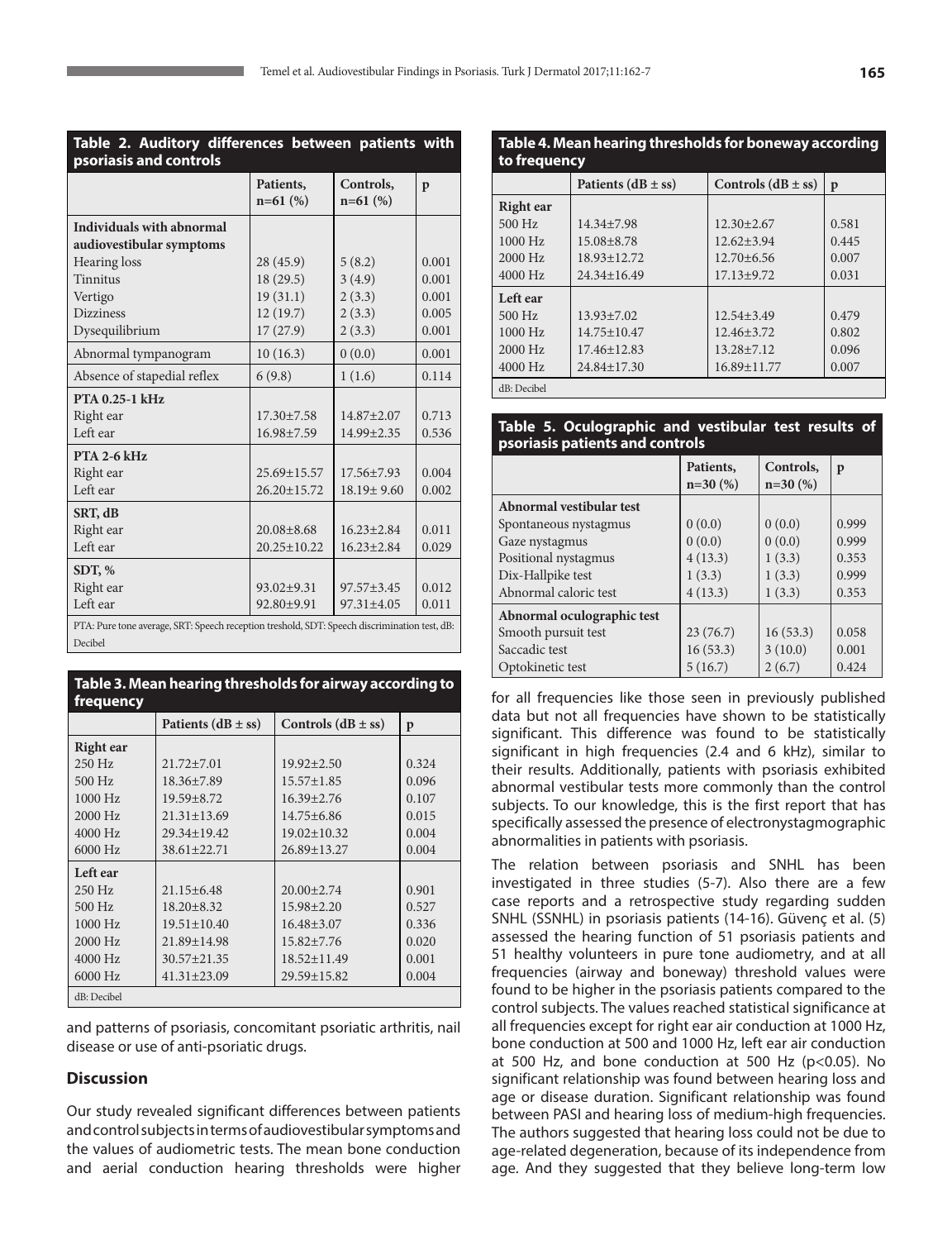levels of disease mediators don't have any effect to hearing loss because they didn't demonstrate any relation between hearing loss and disease duration. Relation between high PASI scores and hearing loss in medium and high frequencies (bone and airway) raises the thought that this could be related with high levels of proinflammatory cytokines, such as tumor necrosis factor alpha (TNF- $\alpha$ ), in severe stages of the disease, and as a result of the creation of cochlear degeneration by such cytokines (5).

Karabulut et al. (6) assessed hearing loss in pure tone hearing thresholds and distortion product autoacustic emissions in 42 psoriasis patients and 60 healthy volunteers. No significant difference between groups was shown in the responses. Furthermore, neither SNHL nor distortion of cochlear cells were present. The authors suggested that increased frequency of hearing loss and vestibular disorders in chronic inflammatory and autoimmune diseases-could be due to the more prominent role of CD4 T cells instead of CD8 T cells which are prominent in psoriasis (6).

Finally, Aydın et al. (7) evaluated 41 psoriasis patients and 41 healthy control subjects with pure tone audiometry and transient evoked autoacoustic emission; no significant difference was found between the groups. However, it was observed that in the pure tone audiometry, hearing thresholds were higher at all frequencies in the psoriasis patients than the control subjects (7).

In a retrospective cohort study, Yen et al. (14) compared patients diagnosed with psoriasis from 2001 through 2006 with gender-, age-, and comorbidities-matched controls. They followed each patient until the end of 2011 and evaluated the incidence of SSNHL for at least 6 years after the initial psoriasis diagnosis. The study demostrated that the incidence of SSNHL was 1.51 times higher in the psoriasis cohort than in the control cohort (7.12 vs 4.73 per 10.000 person-years). As a result they suggested that psoriasis is significantly associated with a higher risk of developing SSNHL (14).

Psoriatic arthritis is a seronegative arthritis associated with psoriasis disease. In approximately 25% of patients with psoriasis, psoriatic arthritis can be observed. Psoriasis and psoriatic arthritis are considered as separate clinical entities by some clinicians, but the relationship between both diseases can't be ignored. Although there is no previous study evaluating vestibular functions in patients with psoriasis, some vestibular test abnormalities have been shown in patients with psoriatic arthritis similar to our study (16,17). Development of audiovestibular symptoms such as hearing loss, vertigo, tinnitus, imbalance, dizziness was shown to be significantly increased in the group of patients with psoriatic arthritis (16). As expected, the development of audiovestibular symptoms showed an increase with age, but had no relationship with disease duration (16). Audiometric examination revealed hearing loss in 60% of patients with psoriatic arthritis; a statistically significant difference (8.3% in the control group) was observed. Bilateral sensorineural high frequency hearing loss was the most frequent type. Oculographic abnormality in patients with psoriatic arthritis was observed more frequently than in the control subjects, but there was no statistically significant difference between the groups. Caloric test abnormalities in the evaluation of

the vestibular system were found more frequently in patients with psoriatic arthritis compared to the control group. There was a significant correlation between the frequency of audiovestibular symptoms and the instant inflammation markers of patients. The authors suggested that chronic inflammation may play an important role in the development of abnormal audiovestibular findings in patients, because of its correlation with the inflammation markers of psoriatic arthritis (16).

In our study, thresholds at all frequencies for aerial and boneway were found to be higher in patients than in control subjects, similar to both Güvenç et al. (5) and Aydın et al. (7). This difference was found to be statistically significant in high frequencies (2.4 and 6 kHz), similar to their results. In addition, SRT was higher in psoriasis patients than in the control group, whereas the speech discrimination test was found to be lower.

Patients with psoriasis exhibited abnormal vestibular tests more commonly than control subjects, and the values of the saccadic test yielded significant differences. We observed abnormal caloric test and positional nystagmus in our patients. These tests are closely associated with the presence of hypofunction (canal paresis) of the inner ear (13). Therefore, these findings support a peripheral etiology for the audiovestibular impairment observed in patients with psoriasis. Not only vestibular tests but also oculographic tests were abnormal in our study. Smooth pursuit, opthokinetic and saccadic test abnormalities were more common in psoriasis patients than in controls. Abnormalities with these tests could be considered as an indication of possible vestibulo-cerebellar region involvement (13).

In the pathogenesis of immune mediated inflammatory diseases, TNF- $\alpha$  has been shown to play a critical role (18). Psoriasis, which responds well to TNF- $\alpha$  inhibitors in the treatment, also shows that TNF- $\alpha$  plays an important role in the aetiology of psoriasis. In addition, experimental studies investigating the role of TNF- $\alpha$  inhibitors in the immune-mediated inner ear disease demonstrated them to be effective in reducing inflammation and hearing loss in cochlear diseases(19). These findings support the hypothesis of the relationship between high levels of proinflammatory cytokines during severe psoriasis activity, and its association with cochlear degeneration postulated by Güvenç et al. (5). There were only four patients who used TNF- $\alpha$  inhibitors in our study, three of them whom median age was 20.3 had no audiovestibular impairment. Other patient who was 48 years-old had SNHL in high frequency. Due to small number of patients no significance could be shown between patients treated with and without TNF- $\alpha$  inhibitors.

#### **Study Limitations**

In terms of the limitations of our study, proinflammatory cytokines, which play important role in the pathogenesis of psoriasis, haven't been measured. In addition this study is not designed to determine the casuality.

# **Conclusions**

Our current study demonstrates that audiovestibular abnormalities are significantly associated with psoriasis.